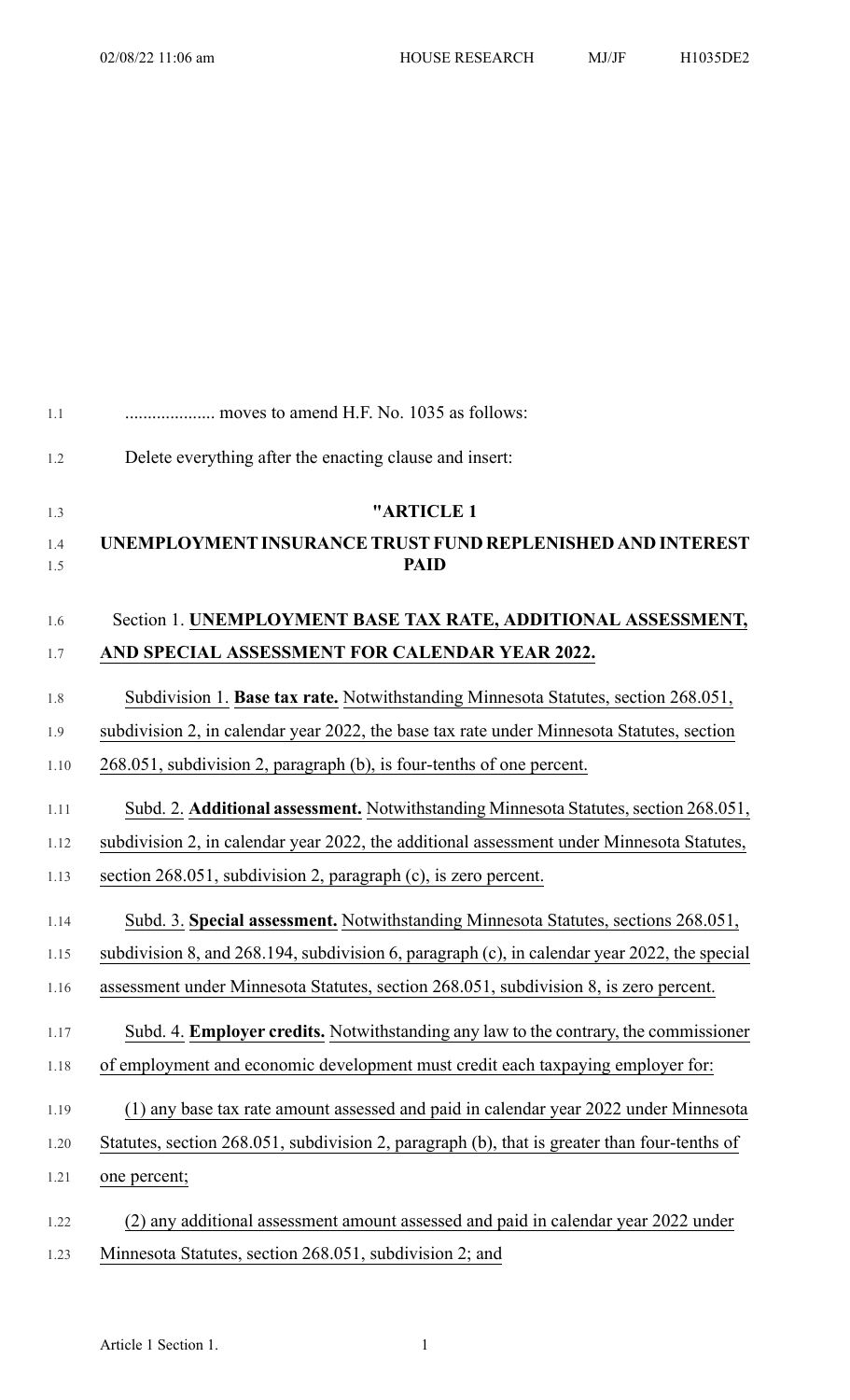| (3) any special assessment amount assessed and paid in calendar year 2022 under                                |
|----------------------------------------------------------------------------------------------------------------|
| Minnesota Statutes, section 268.051, subdivision 8.                                                            |
| Subd. 5. Interest payments. (a) Notwithstanding Minnesota Statutes, sections 268.051,                          |
| subdivision 8, and 268.194, subdivision 6, paragraph (c), or any other law to the contrary,                    |
| the commissioner of employment and economic development must pay any accrued interest                          |
| due on any loan from the federal unemployment trust fund under Minnesota Statutes, section                     |
| 268.194, subdivision 6, in calendar year 2022, with the amount transferred in section 2,                       |
| paragraph (c).                                                                                                 |
| (b) Within ten days following enactment of this section, the commissioner of employment                        |
| and economic development, in consultation with the commissioner of management and                              |
| budget, must determine the amount of accrued interest due for payment on any loan from                         |
| the federal unemployment trust fund under Minnesota Statutes, section 268.194, subdivision                     |
| 6, for calendar year 2022, and report this amount to the chairs of the legislative committees                  |
| with jurisdiction over unemployment insurance.                                                                 |
| <b>EFFECTIVE DATE.</b> This section is effective the day following final enactment.                            |
| Sec. 2. APPROPRIATION.<br>(a) Notwithstanding any law to the contrary, $$1,150,000,000$ in fiscal year 2022 is |
| appropriated from the state fiscal recovery fund to the commissioner of management and                         |
| budget for transfer to Minnesota's account in the Unemployment Trust Fund in the United                        |
| States Treasury, for the purpose of replenishing the unemployment trust fund.                                  |
| (b) If, after the appropriation in paragraph (a), the unemployment trust fund has a negative                   |
| balance, the commissioner of management and budget must transfer from the general fund                         |
| to Minnesota's account in the Unemployment Trust Fund in the United States Treasury, the                       |
| amount necessary to bring the unemployment trust fund balance to \$0. This transfer must                       |
| be completed no later than March 15, 2022.                                                                     |
| (c) Notwithstanding any law to the contrary, the commissioner of management and                                |
| budget must transfer from the general fund to the special account under Minnesota Statutes,                    |
| section 268.051, subdivisions 8, paragraph (b), the amount determined under section 1,                         |
| subdivision 5, paragraph (b). This transfer must be completed no later than September 15,                      |
|                                                                                                                |
| 2022.<br><b>EFFECTIVE DATE.</b> This section is effective the day following final enactment.                   |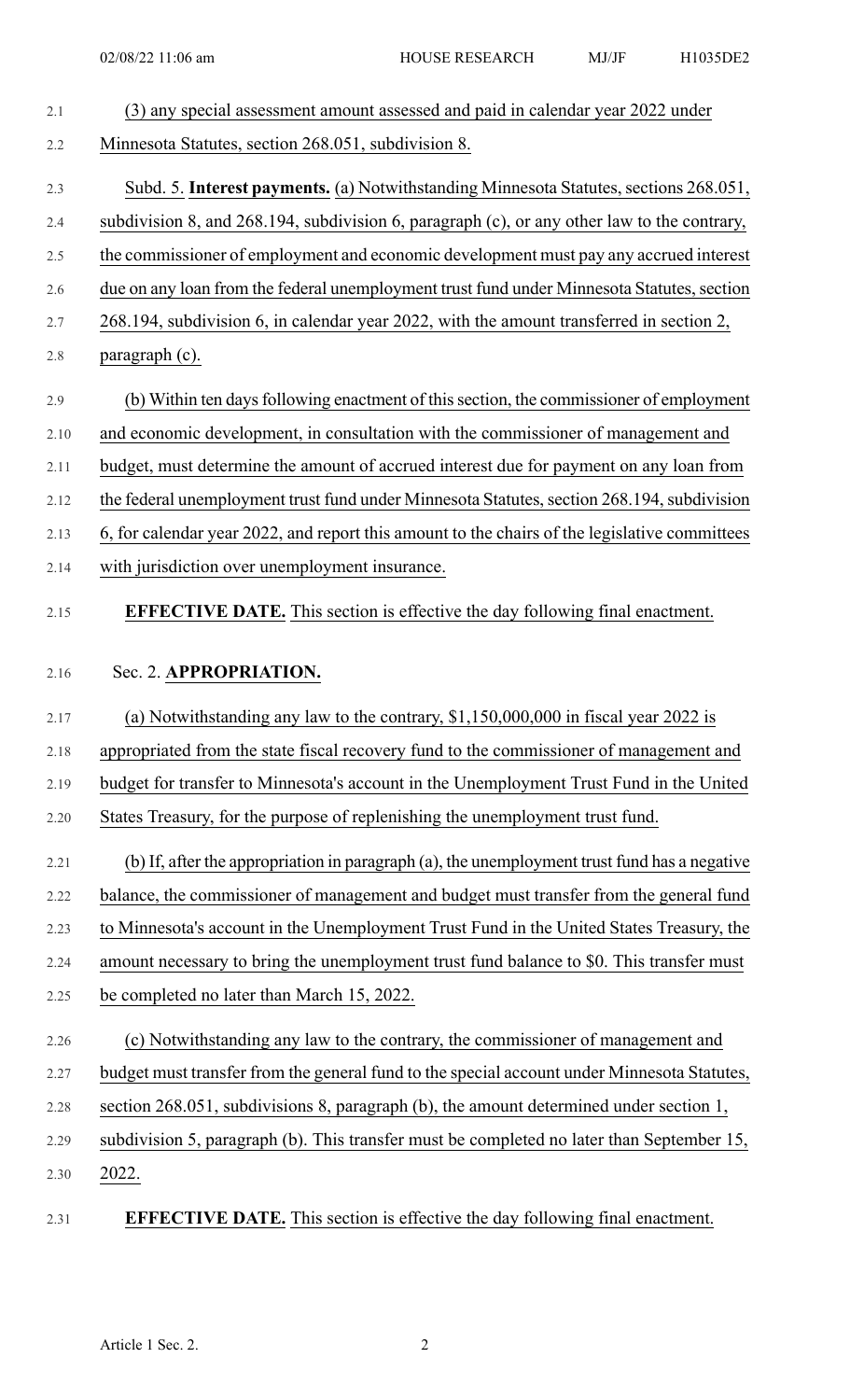## 3.1 **ARTICLE 2**

## 3.2 **UNEMPLOYMENT POLICY**

| 3.3  | Section 1. Minnesota Statutes 2020, section 268.085, subdivision 7, is amended to read:       |
|------|-----------------------------------------------------------------------------------------------|
| 3.4  | Subd. 7. School employees; between terms denial. (a) Wage credits from employment             |
| 3.5  | with an educational institution or institutions may not be used for unemployment benefit      |
| 3.6  | purposes for any week during the period between two successive academic years or terms        |
| 3.7  | if:                                                                                           |
| 3.8  | (1) the applicant had employment for an educational institution or institutions in the        |
| 3.9  | prior academic year or term; and                                                              |
| 3.10 | (2) there is a reasonable assurance that the applicant will have employment for an            |
| 3.11 | educational institution or institutions in the following academic year or term.               |
|      |                                                                                               |
| 3.12 | This paragraph applies to a vacation period or holiday recess if the applicant was            |
| 3.13 | employed immediately before the vacation period or holiday recess, and there is a reasonable  |
| 3.14 | assurance that the applicant will be employed immediately following the vacation period       |
| 3.15 | or holiday recess. This paragraph also applies to the period between two regular but not      |
| 3.16 | successive terms if there is an agreement for that schedule between the applicant and the     |
| 3.17 | educational institution.                                                                      |
| 3.18 | This paragraph does not apply if the subsequent employment is substantially less              |
| 3.19 | favorable than the employment of the prior academic year or term, or the employment prior     |
| 3.20 | to the vacation period or holiday recess.                                                     |
| 3.21 | (b) Paragraph (a) does not apply to:                                                          |
| 3.22 | (1) an applicant who, at the end of the prior academic year or term, had an agreement         |
| 3.23 | for a definite period of employment between academic years or terms in other than an          |
| 3.24 | instructional, research, or principal administrative capacity and the educational institution |
| 3.25 | or institutions failed to provide that employment .; or                                       |
| 3.26 | (2) an applicant in a position for which no license is required by the Professional Educator  |
| 3.27 | Licensing and Standards Board or the Board of School Administrators.                          |
| 3.28 | (c) If unemployment benefits are denied to any applicant under paragraph (a) who was          |
| 3.29 | employed in the prior academic year or term in other than an instructional, research, or      |
| 3.30 | principal administrative capacity and who was not offered an opportunity to perform the       |
| 3.31 | employment in the following academic year or term, the applicant is entitled to retroactive   |
| 3.32 | unemployment benefits for each week during the period between academic years or terms         |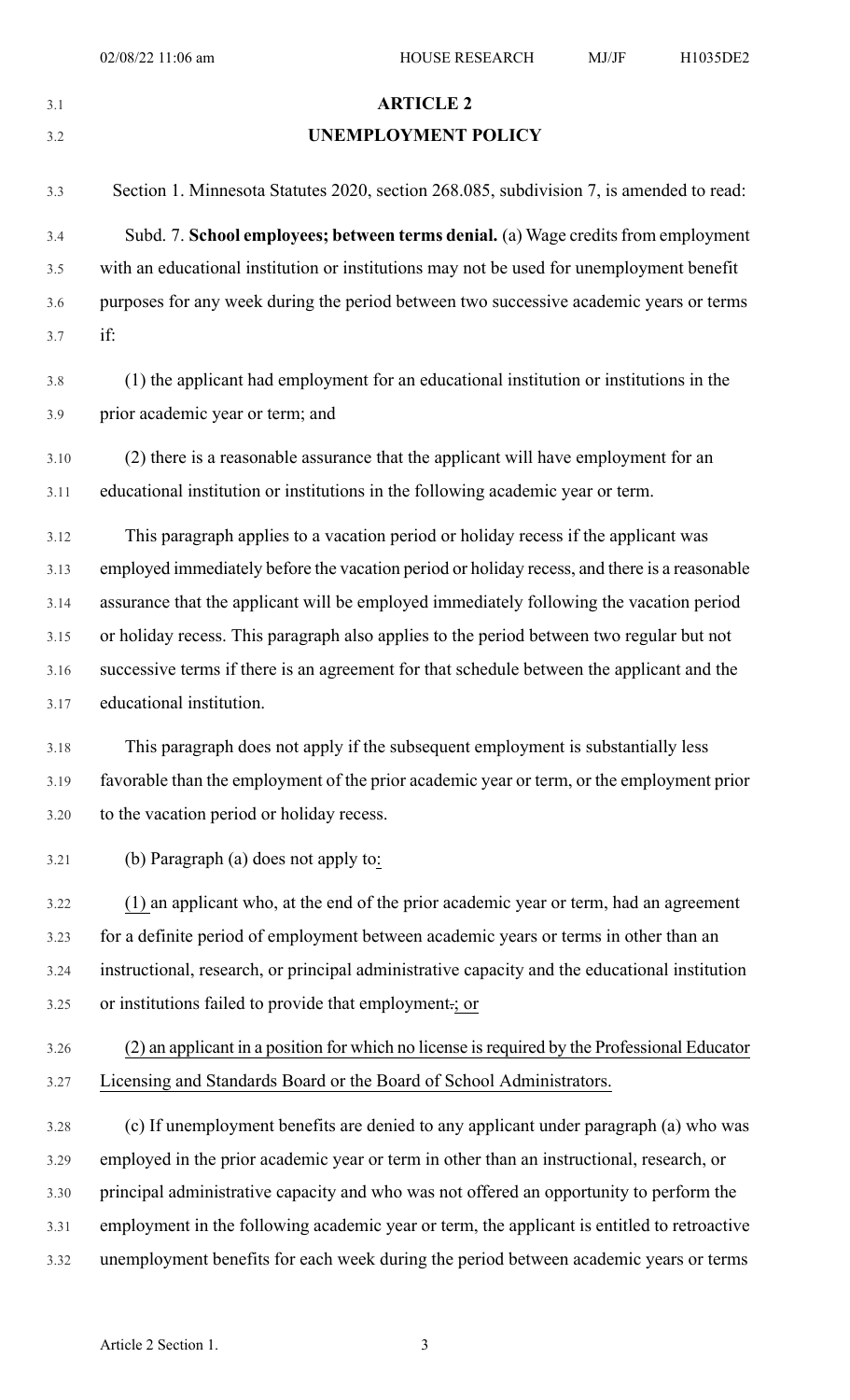4.2 unemployment benefits were denied solely because of paragraph (a). 4.3 (d) This subdivision applies to employment with an educational service agency if the 4.4 applicant performed the services at an educational institution or institutions. "Educational 4.5 service agency" means a governmental entity established and operated for the purpose of

4.1 that the applicant filed a timely continued request for unemployment benefits, but

4.6 providing services to one or more educational institutions.

4.7 (e) This subdivision applies to employment with Minnesota, a political subdivision, or 4.8 a nonprofit organization, if the services are provided to or on behalf of an educational 4.9 institution or institutions.

4.10 (f) Paragraph (a) applies beginning the Sunday of the week that there is a reasonable 4.11 assurance of employment.

4.12 (g) Employment and a reasonable assurance with multiple education institutions must 4.13 be aggregated for purposes of application of this subdivision.

4.14 (h) If all of the applicant's employment with any educational institution or institutions 4.15 during the prior academic year or term consisted of on-call employment, and the applicant 4.16 has a reasonable assurance of any on-call employment with any educational institution or 4.17 institutions for the following academic year or term, it is not considered substantially less 4.18 favorable employment.

4.19 (i) A "reasonable assurance" may be written, oral, implied, or established by custom or 4.20 practice.

4.21 (j) An "educational institution" is a school, college, university, or other educational entity 4.22 operated by Minnesota, a political subdivision or instrumentality thereof, or a nonprofit 4.23 organization.

4.24 (k) An "instructional, research, or principal administrative capacity" does not include 4.25 an educational assistant.

4.26 Sec. 2. Minnesota Statutes 2020, section 268.101, subdivision 2, is amended to read:

4.27 Subd. 2. **Determination.** (a) The commissioner must determine any issue of ineligibility 4.28 raised by information required from an applicant under subdivision 1, paragraph (a) or (c), 4.29 and send to the applicant and any involved employer, by mail or electronic transmission, a 4.30 document titled a determination of eligibility or a determination of ineligibility, as is 4.31 appropriate. The determination on an issue of ineligibility as a result of a quit or a discharge 4.32 of the applicant must state the effect on the employer under section 268.047. A determination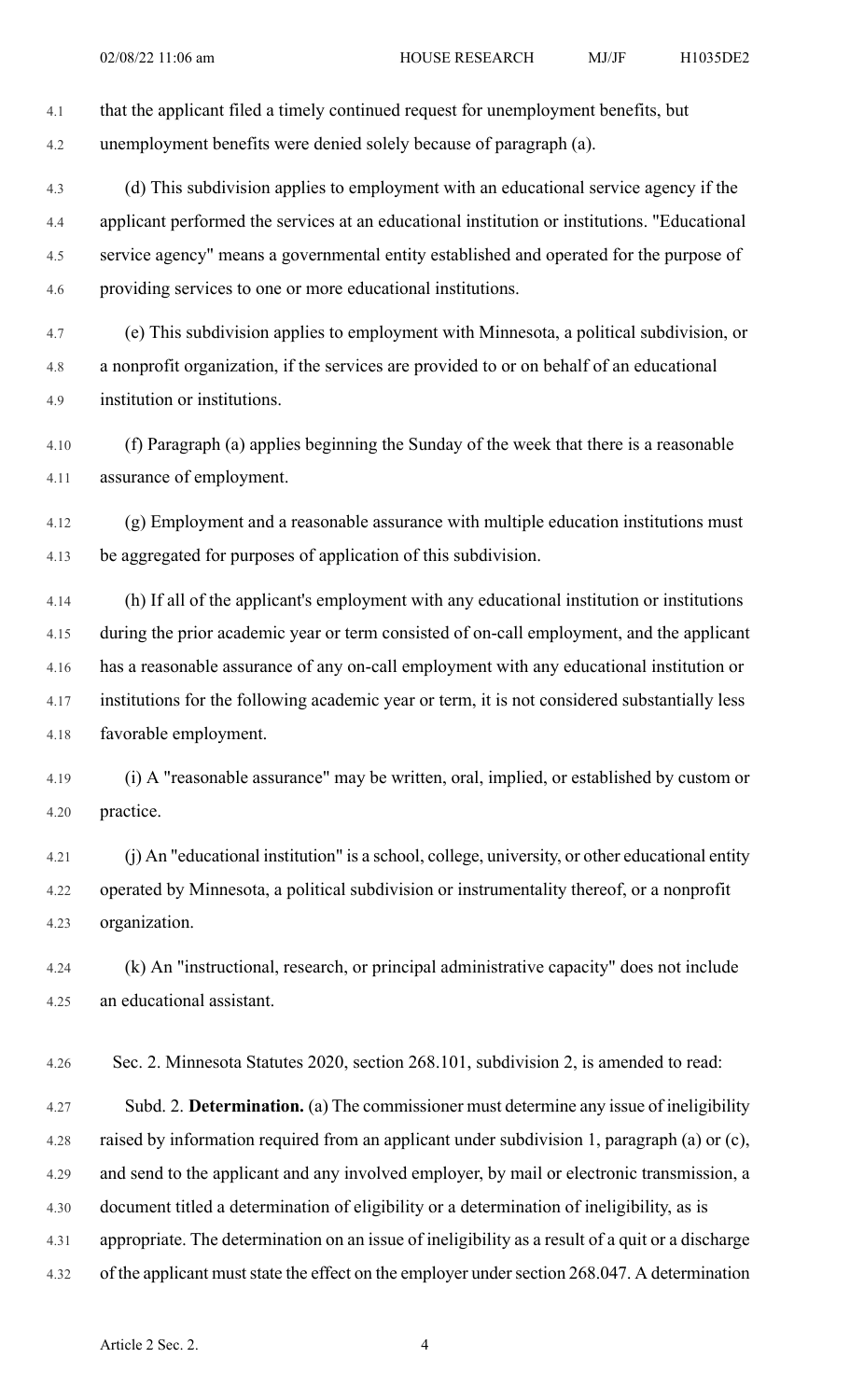5.1 must be made in accordance with this paragraph even if a notified employer has not raised 5.2 the issue of ineligibility. 5.3 (b) The commissioner must determine any issue of ineligibility raised by an employer 5.4 and send to the applicant and that employer, by mail or electronic transmission, a document 5.5 titled a determination of eligibility or a determination of ineligibility as is appropriate. The 5.6 determination on an issue of ineligibility as a result of a quit or discharge of the applicant 5.7 must state the effect on the employer under section 268.047. 5.8 If a base period employer: 5.9 (1) was not the applicant's most recent employer before the application for unemployment 5.10 benefits; 5.11 (2) did not employ the applicant during the six calendar months before the application 5.12 for unemployment benefits; and 5.13 (3) did not raise an issue of ineligibility as a result of a quit or discharge of the applicant 5.14 within ten calendar days of notification under subdivision 1, paragraph (b); 5.15 then any exception under section 268.047, subdivisions 2 and 3, begins the Sunday two 5.16 weeks following the week that the issue of ineligibility as a result of a quit or discharge of 5.17 the applicant was raised by the employer. 5.18 A communication from an employer must specifically set out why the applicant should 5.19 be determined ineligible for unemployment benefits for that communication to be considered

5.20 to have raised an issue of ineligibility for purposes of this section. A statement of "protest" 5.21 or a similar term without more information does not constitute raising an issue of ineligibility 5.22 for purposes of this section.

5.23 (c) Subject to section 268.031, an issue of ineligibility is determined based upon that 5.24 information required of an applicant, any information that may be obtained from an applicant 5.25 or employer, and information from any other source.

5.26 (d) Regardless of the requirements of this subdivision, the commissioner is not required 5.27 to send to an applicant a copy of the determination where the applicant hassatisfied a period 5.28 of ineligibility because of a quit or a discharge under section 268.095, subdivision 10.

5.29 (e) The department is authorized to issue a determination on an issue of ineligibility 5.30 within 24 months from the establishment of a benefit account based upon information from 5.31 any source, even if the issue of ineligibility was not raised by the applicant or an employer.